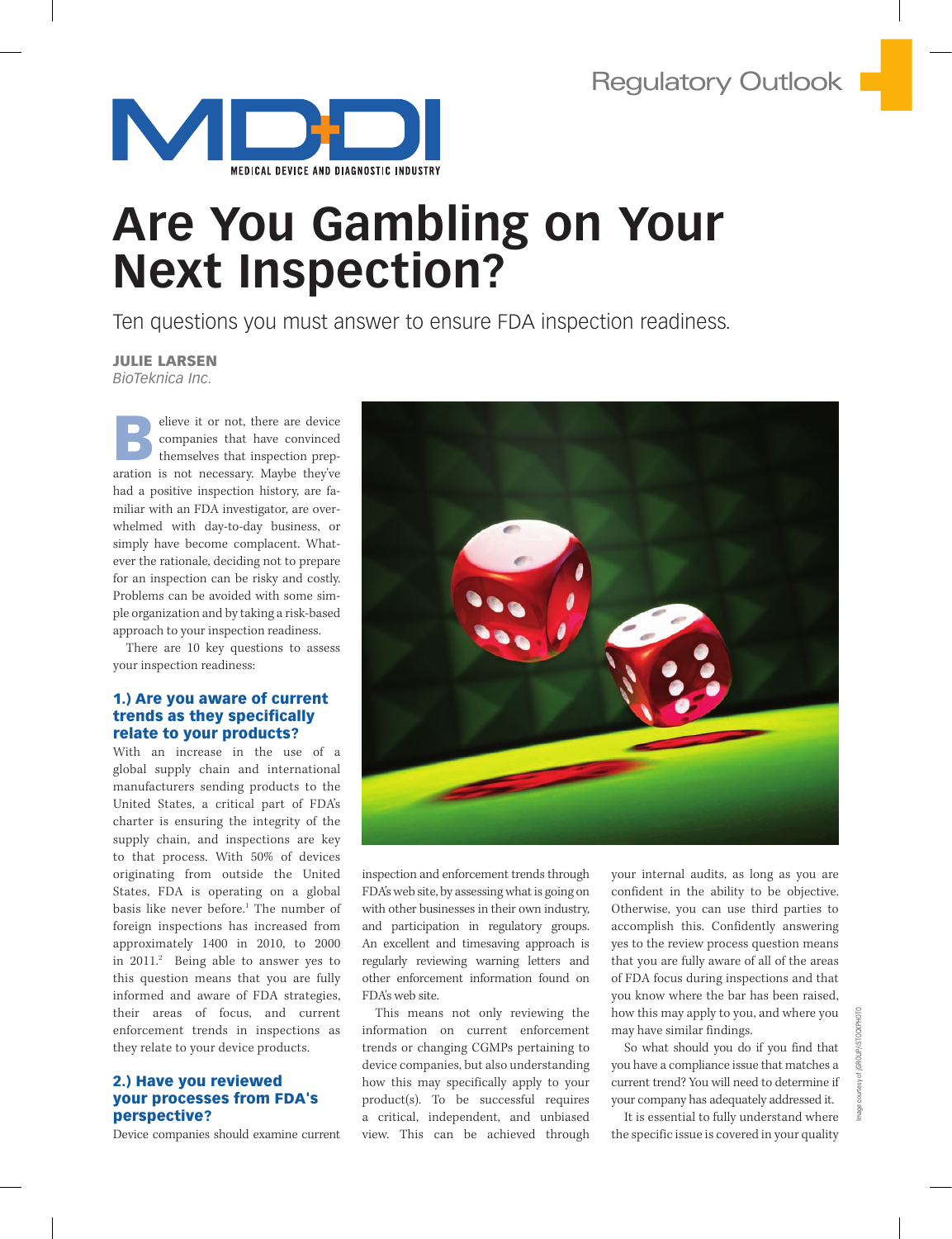system and review the documentation to ensure it is adequate. There are several questions you must answer:

- Is there a CAPA?
- An investigation?
- Has the issue been documented in a quality record?
- Is there an identified root cause?
- Is there an action plan?
- If so, is it being completed according to schedule?

Some common mistakes that device companies make include the following:

- Being unaware of an issue because they are not keeping up with cGMP and enforcement trends.
- Significant internal audit findings that go unaddressed.
- Empty CAPA a document is opened in the CAPA system but not populated.
- Believing an FDA investigator won't find the issue.

# 3.) Have you addressed all potential compliance risks?

Identification and remediation of all internal and external compliance risk requires due diligence. You should examine any current or past product issues, both internal, related to device testing or manufacturing, and external, such as product performance in the field.

- Review your internal quality data to see what trends are evident and how you have addressed them.
- Review your CAPA and complaint data just as they would be provided to an FDA investigator, sort it, and see how it matches up to what your routine trending has shown.
- Examine your manufacturing processes, monitoring data and any related CAPAs. You need to demonstrate that processes are validated where required.
- Understand the areas in your system where you make decisions related to risk and critically assess how robust those decisions are (adverse event/MDR reporting, recall decisions, whether or not an investigation is performed, and risk management files).

This approach also needs a critical, unbiased eye. The best practice here is to

identify these items utilizing some level of independent review, whether from a corporate group or external consultants.

If you are diligent, you will come away with specific areas and topics for inspection preparation based on where you have identified risk and areas that require action. This information then becomes the focus for topics in your preparation efforts and for practice with your subject matter experts (SMEs).

Companies may be tempted to say that issues are not readily visible to others outside the company. Another misconception is that this methodical

With 50% of devices originating from outside the U.S., FDA is operating on a global basis like never before.

and risk-based approach to preparation is not necessary because of successful past inspections or a good rapport with a particular FDA investigator. The problem with this thinking is that FDA personnel changes and you are just as likely to see new investigators. Ultimately, whether you have identified all compliance risks means that you have comprehensively assessed and addressed all internal and external vulnerabilities associated with your products and your quality systems.

## 4.) Are your employees able to answer questions and provide clear definitions?

You need to understand and prepare for all the possible risks associated with your SMEs and other employees who may participate in an inspection. There are two key questions to answer:

- Do you have new personnel in key positions or other staff who may be part of an FDA inspection? Are they fully prepared?
- How will SMEs and other participants perform when they are in a stressful situation and feel challenged?

Simulated inspections are an accepted best practice to prepare SMEs. You must

ensure that all of the personnel involved in the FDA inspection process are competent to represent your device business.

## 5.) Do you have an established process to fulfill the FDA investigator's requests?

Prior to an inspection, testing your back room process is critical. First, you need to ensure that your back room process is clearly defined and understood by the support team. Next, managing and minimizing risk and examining the outputs and types of errors that arise is key to understanding how your request fulfillment process holds up during times of stress.

The best way to test your back room process is to conduct dry runs with the support team during simulated inspection sessions with SMEs. Answering yes to this question means that you have an organized process that accurately delivers documentation requested by the FDA investigator in a timely manner.

# 6.) Do you have a trained inspection support team, and is your management team prepared?

In risk-based inspection preparation, an effective model for decision making relies on the training and alignment of all SMEs and management. In times of stress, should issues arise, multiple chiefs may emerge—all of whom have the best intentions, but whose actions and comments may actually result in even more chaotic situations during the inspection.

Effective inspection training for SMEs and management minimizes or prevents confusion during critical times when organization and clear decision making is the most critical. When a device company has highly trained and well-defined inspection team roles, and a specific process for the management of inspections, the odds for successful outcomes increase.

### 7.) Can you provide electronic data?

During inspections, it is FDA's expectation that information can be readily retrieved electronically. For example, common requests during inspections include CAPAs, nonconformance, and complaint